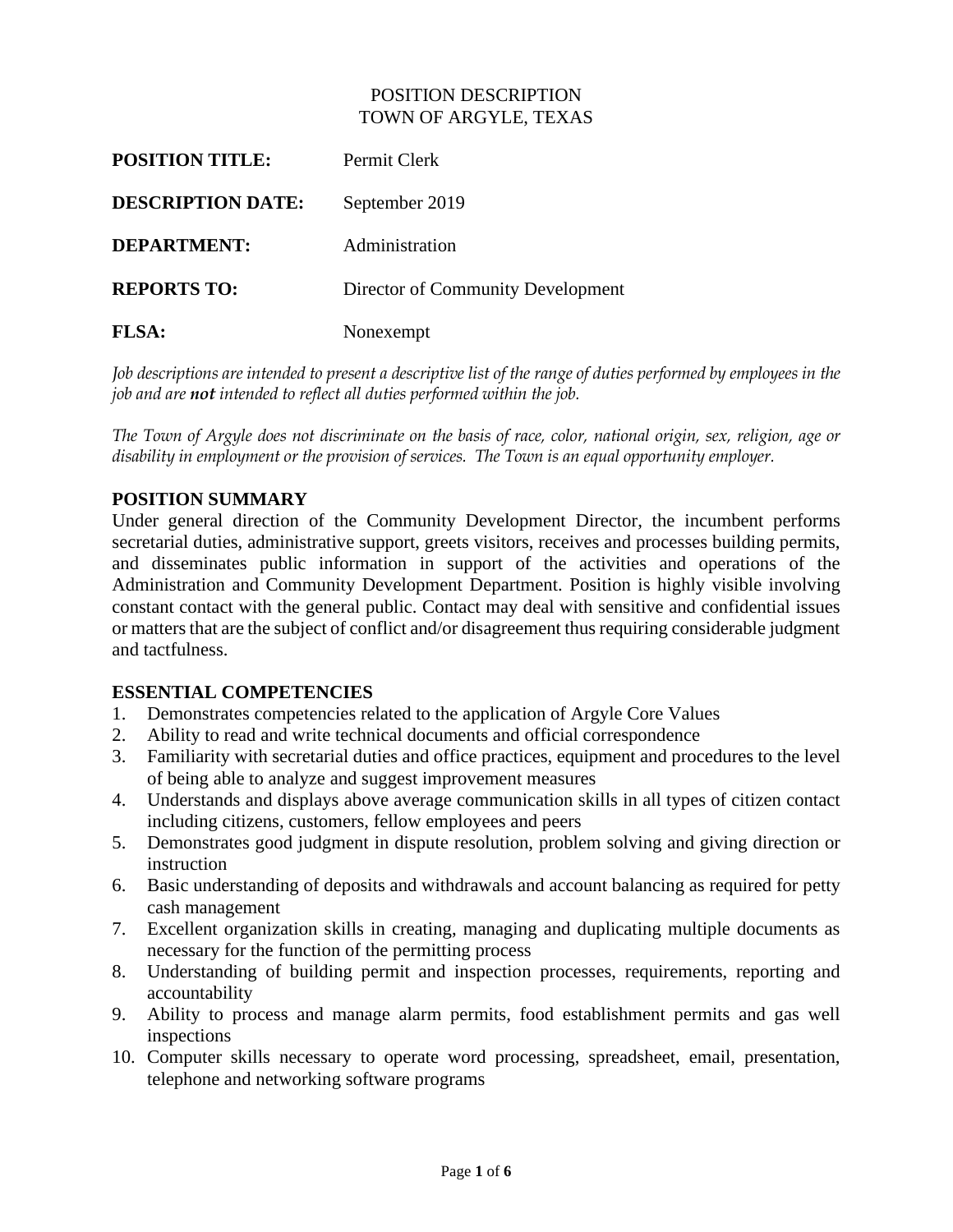- 11. Type no less than 50 words per minute without error
- 12. Professional personal presentation including dress, demeanor and personal appearance
- 13. Excellent command of English language, grammar, punctuation and syntax
- 14. Demonstrate willingness and competency sufficient to assist supervisors with administrative tasks and reduce administrative work load
- 15. Provide basic assistance to the Senior Citizen Organization.
- 16. Possess the ability to learn basic municipal court and code enforcement functions to assist customers when the primary staff member is unavailable.
- 17. Perform any other duties assigned by the Town Manager or Community Development Director.
- 18. Regular and consistent attendance for the assigned work hours is essential.

# **REQUIRED QUALIFICATIONS**

# **Education/Experience/Certificates/Licenses/Eligibility**

- 1. High school diploma or equivalent required. Associates Degree or higher is preferred.
- 2. Possess a minimum of two (2) years of progressively responsible administrative support experience in municipal administration. Any equivalent combination of education and progressively responsible experience may substitute for required education.
- 3. Must possess or be able to acquire Notary Public registration
- 4. Knowledge of Municipal building permit processes.
- 5. Must possess valid Texas Drivers License and have a safe driving record.
- 6. Must be able to pass a background investigation

**Interpersonal:** Must demonstrate an attitude of service in all aspects of work. The position will be called upon by several supervisory level personnel to fill in and support a wide variety of administrative tasks, so it is imperative that the incumbent enjoy serving others and meeting people's needs. Must be comfortable and capable of dealing with the public as well as fellow employees, town staff and elected officials. The position requires a team player with a positive attitude even in difficult or emotional circumstances. Must possess exceptional communication skills (writing, speaking, and non-verbal). Must be comfortable performing redundant tasks while maintaining a professional and positive outlook and appearance.

**Critical Thinking:** Must be able to perform detailed secretarial research and reporting. Critical thinking skills include quick and accurate comprehension, problem solving and conflict resolution. Must be able to review raw data from multiple reports and effectively summarize and report results to supervisor. Must be able to prioritize multiple assignments. Must be able to analyze office processes and communication flow to maximize efficiency and citizen service.

**Knowledge:** Basic knowledge of secretarial level planning, organizing, coordinating and reporting are crucial. Must thoroughly understand MS Word and Office applications. Should possess a basic knowledge of municipal operations and governance. Must understand the building permit process, record keeping and reporting and be generally familiar with accessing building code related information which may be requested by the public. Should understand basic planning and zoning administrative information including accessing Codes and Ordinances, maps, forms and submittal requirements.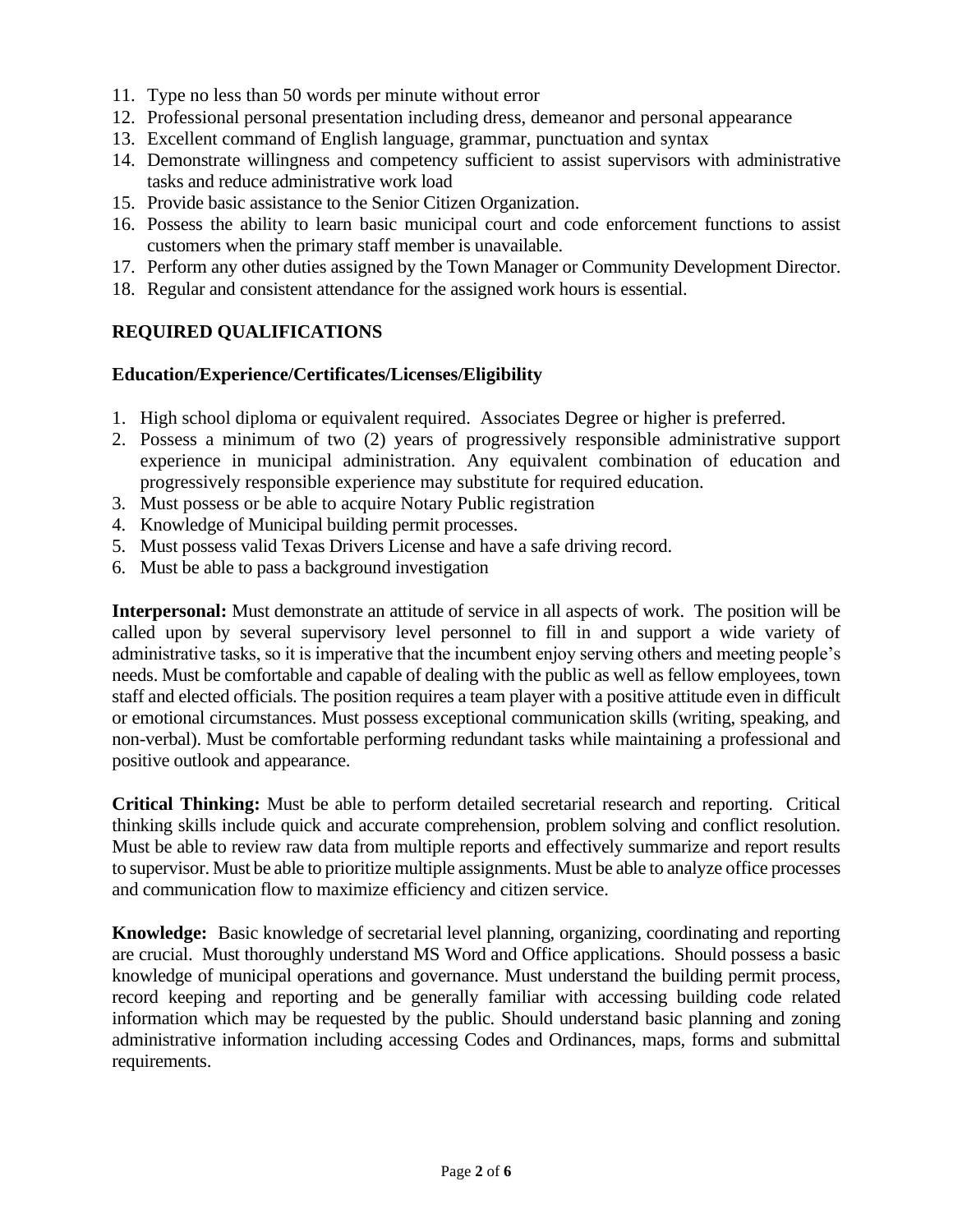**Physical:** Must be physically and mentally fit to perform the listed duties in a normal office setting. Will from time to time be outdoors observing and participating in various outdoor activities. Must be willing to work additional hours to accomplish necessary tasks and must be punctual with outstanding attendance. Duties may require lifting boxes of computer paper weighing up to 35 pounds, reading a computer screen, and typing for long periods of time. Hours are generally from 8:00 a.m. to 5:00 p.m., Monday through Friday with periodic overtime as required.

# **CORE VALUES EXPECTATIONS**

## *SERVICE*

Secretarial and clerical duties by nature must be prepared to serve citizens, customers and fellow staff members in a wide range of administrative activities. The Permit Clerk position serves visitors to Town Hall with general direction and assistance as well as customers needing assistance with Building Permit related information and services. In addition, service is rendered in more direct ways to the Building Official and Community Development Director who relies heavily on this position to provide administrative support for the field and office activities surrounding permitting. Friendly, knowledgeable and helpful service and punctual attendance is a key expectation for this position. Key service indicators are; friendliness, knowledge, attitude, efficient use of time, reliability, flexibility and efficiency expressed particularly in follow-up and scheduling of building permit related requests.

#### *INTEGRITY*

The Permit Clerk displays the core value of integrity by providing professional, impartial assistance to all who come in contact with the position as well as the faithful and honest management of petty cash for the Town and building permit fees and receivables. As such, the person occupying this position must routinely display sound and honest judgment and follow strict operating procedures day in and day out and be prepared to present updated records reflecting all transactions at a moment's notice. Honesty, impartiality, faithfulness, duty and honor are the characteristics that reflect integrity and must be infused in all activities, programs and objectives of this administrative support position.

## *LEADERSHIP*

The Permit Clerk provides leadership to the department and the entire organization through its contact with citizens, customers and Town personnel and the manner in which administrative duties are performed. Leadership is displayed through the initiation of tasks and recognition of needs that occur without prompting or direction from supervisory staff. In addition, because the position is crucial to the building permit process, it is seen as a critical point of information and direction by those seeking building permit related services and materials. Leadership requires the exercise of good judgment in providing timely and accurate information, usually in the absence of field personnel which are executing building permit related services. Leadership is exhibited in several performance indicators including; initiative, character, integrity, trustworthiness, reliability, judgment and efficiency.

## *TEAMWORK*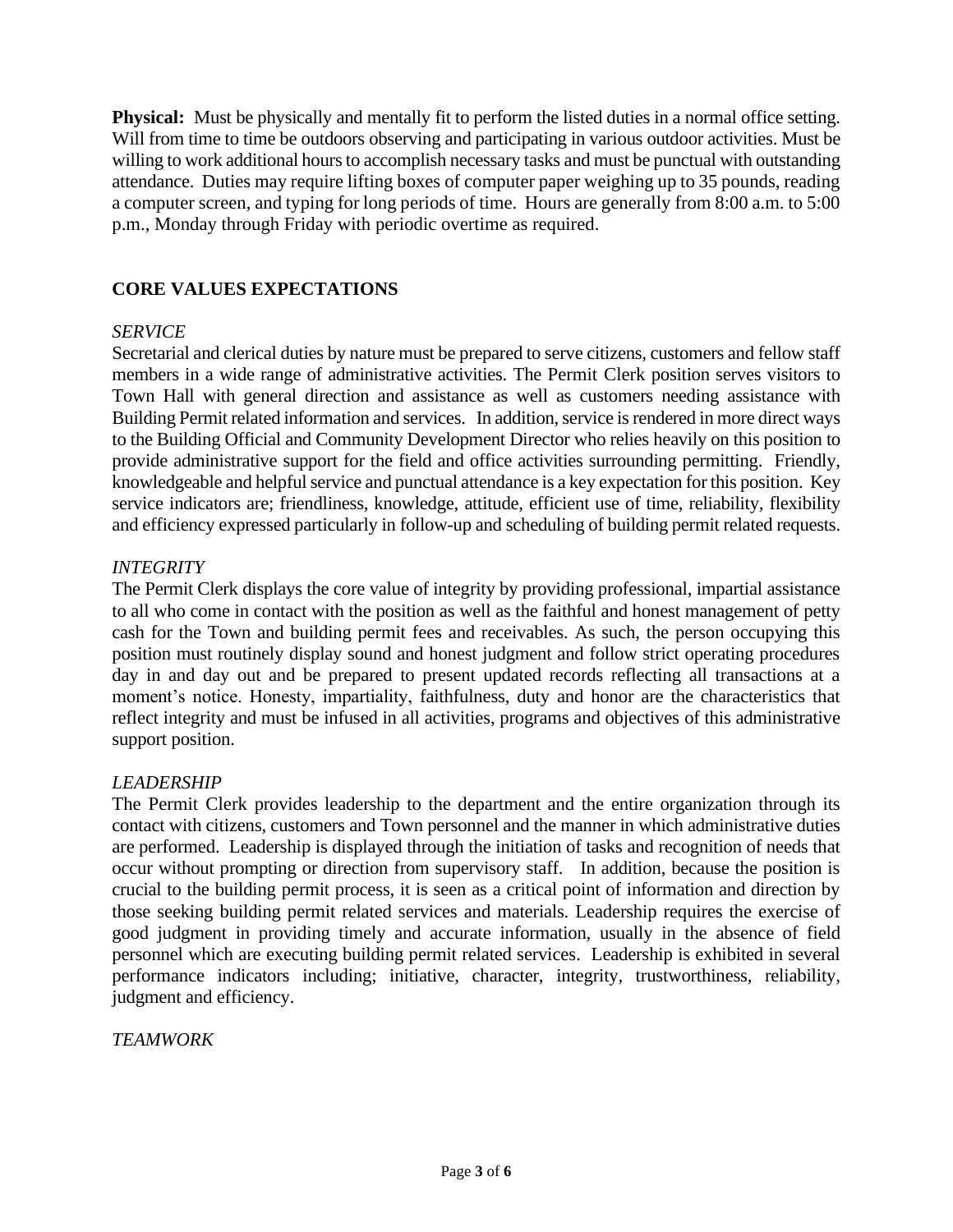The Permit Clerk like other administrative and secretarial positions in the Town is a facilitator for service delivery. Because the position must commonly work for and with multiple departments, it is critical that the incumbent be comfortable answering to what may seem like multiple supervisors in multiple capacities. It is intended that the incumbent learn the importance of teamwork and demonstrate the attributes of teamwork in a way that results in seeking and accepting added responsibilities and knowledge of the organization. In addition, learning teamwork and exhibiting teamwork skills is very important in establishing positive and healthy camaraderie and promotion of department and organization morale. Teamwork positive indicators include: works well in a team environment, unselfish service to others, humility, freely accepting additional duties and working in a manner that serves the needs of the entire organization rather than a single department or individual.

# *COMMUNICATION*

Outstanding communication skills are paramount in the performance of the duties of Permit Clerk. In addition to very high expectations for accurate and timely direct communication for customers seeking building permit related services, the position provides office support for the Community Development Director in a number of general ways including excellent listening, speaking and writing, skills. The Permit Clerk must always be professional in appearance and display an attitude that demonstrates a willingness and openness to communicate accurate and timely information both internally to fellow employees and supervisory staff as well as externally to citizens and customers. Professional and consistent telephone etiquette is essential as is the ability to respond thoroughly and efficiently via email requests.

# *CONTINUOUS IMPROVEMENT*

The acquisition of new skills and knowledge should be constantly evident in the performance of the duties of Permit Clerk. Pertinent training opportunities should be identified and brought to the attention of the Community Development Director in a way that illustrates a healthy balance of priorities and a desire to contribute more to the department as well as personal growth and development. Specific training which provides additional information and skills related to the Building Permit process and secretarial training related to improved efficiency of office software programs are preferred, but professional improvement opportunities for leadership and communication related training are also encouraged. All training opportunities should be attended in their entirety and accompanied by certificates of completion where applicable. Performance indicators accompanying this core value include; constant improvement in the performance of duties, initiative, evidence of completion and the display of new skills, the acquisition and display of increased knowledge as well as the maturation of management style and professional behavior.

## *PROFESSIONALISM*

As with all positions employed by the Town, professionalism is to be displayed on and off duty and employees are to be conscious of their responsibility as representatives of the Town. The same elevated expectations for professional behavior accompany this position as any other administrative position in the organization. Knowledge of the building permit process expressed in terms of a grasp of standards, practices, rules, regulations and laws are critical and basic to demonstrating professional behavior and should be clearly evident in the performance of duties. Similarly, behavioral expectations are clear and understood to be set at the highest level possible with no margin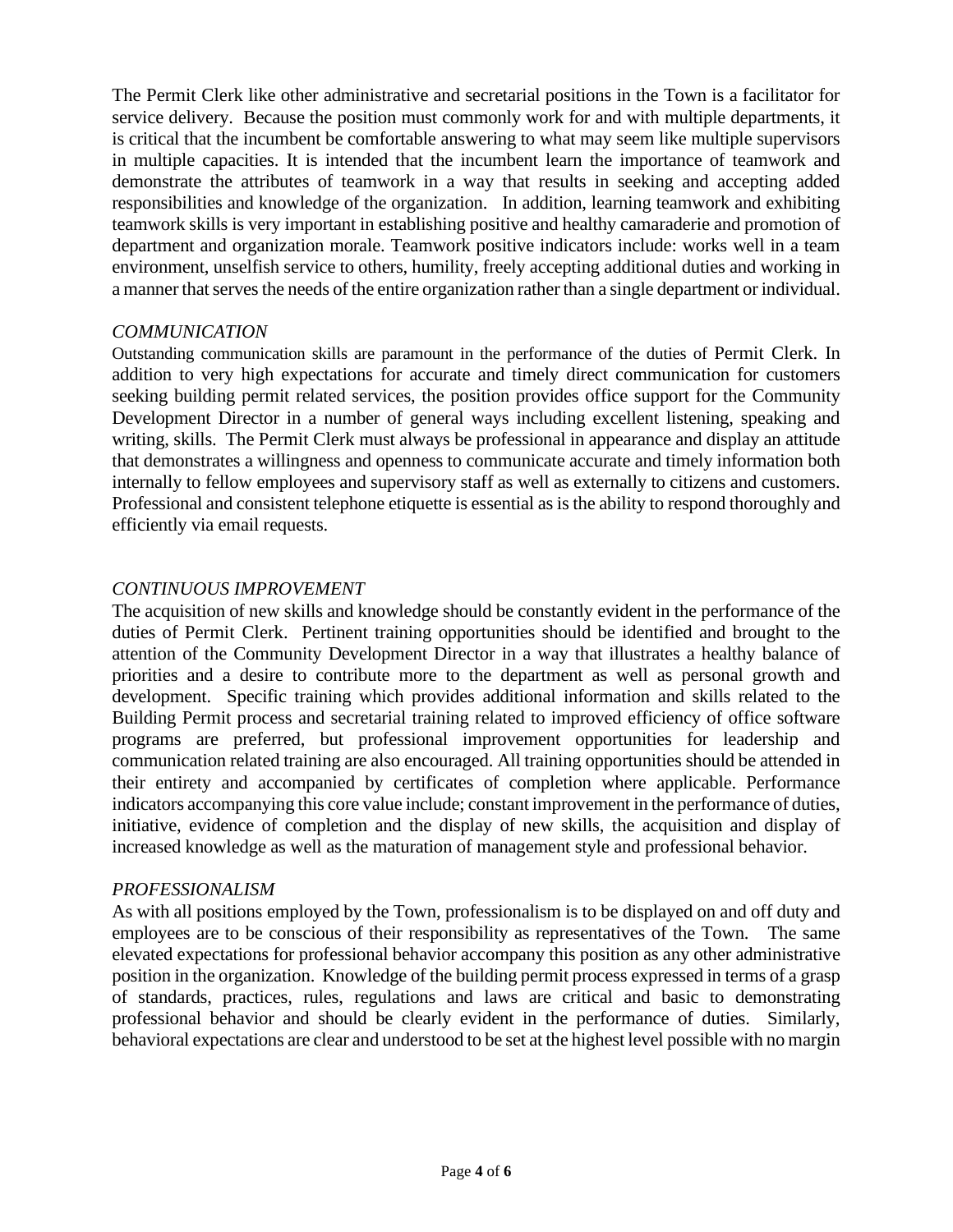for error. Professionalism is expressed in performance via: knowledge, behavior, consistency, commitment, skills, attitude and passion for the work to be done.

# **STRATEGY FOCUS - DETAILED OBJECTIVES**

## **Process**

- 1. Performs basic secretarial duties such as filing, reporting, copying, and processing mail.
- 2. Above average organizational skills to maintain an organized permitting system.
- 3. Assists department heads and employees with routine administrative matters/details, such responding to requests or inquiries from the public and other departments, and coordinates and prepares for special projects and events.
- 4. Types (keyboard) 50 words per minute without error and demonstrates considerable time management skills and ability to prioritize tasks effectively and efficiently. Excellent command of computer equipment and software to maximize efficiency in document creation and preparation.
- 5. Displays a pleasant and distinct telephone voice, good verbal fluency and grammar, and a wellgroomed professional appearance.

# **Financial**

- 1. Receives money from various sources and the public, makes deposits and balances petty cash.
- 2. Arranges for and documents all Town building/code inspections
- 3. Maintains accurate and immediately accessible records of all financial transactions involving permits and/or petty cash.

## **Customer**

- 1. Answers telephones with a professional and friendly attitude, takes messages, responds to email and assists citizens and customers with information and instructions
- 2. Communicates effectively with co-workers, customers, vendors, etc.
- 3. Processes Building Permits and COs under the direction of the Building Official and the Community Development Director.
- 4. Assists the public with questions and issues that may involve conflict that requires considerable judgment and tact in dealing with sensitive and confidential issues
- 5. Assists with the subdivision of land and zoning requests and submittals

## **Learning**

- 1. Demonstrate excellent knowledge and application of English grammar, punctuation, syntax, spelling, and mathematical skills
- 2. Observes administrative processes related to building permit services and secretarial duties and makes suggestions/recommendations for improvement
- 3. Seeks and attends training opportunities designed to improve performance and skills

# **DISCLAIMERS**

This job description is:

1. Intended to describe the general nature and level of work being performed by any employee assigned to this job title. It is not intended to be a complete list of all job duties, responsibilities, and/or behaviors of employees in this job. It is intended to describe the essential functions of